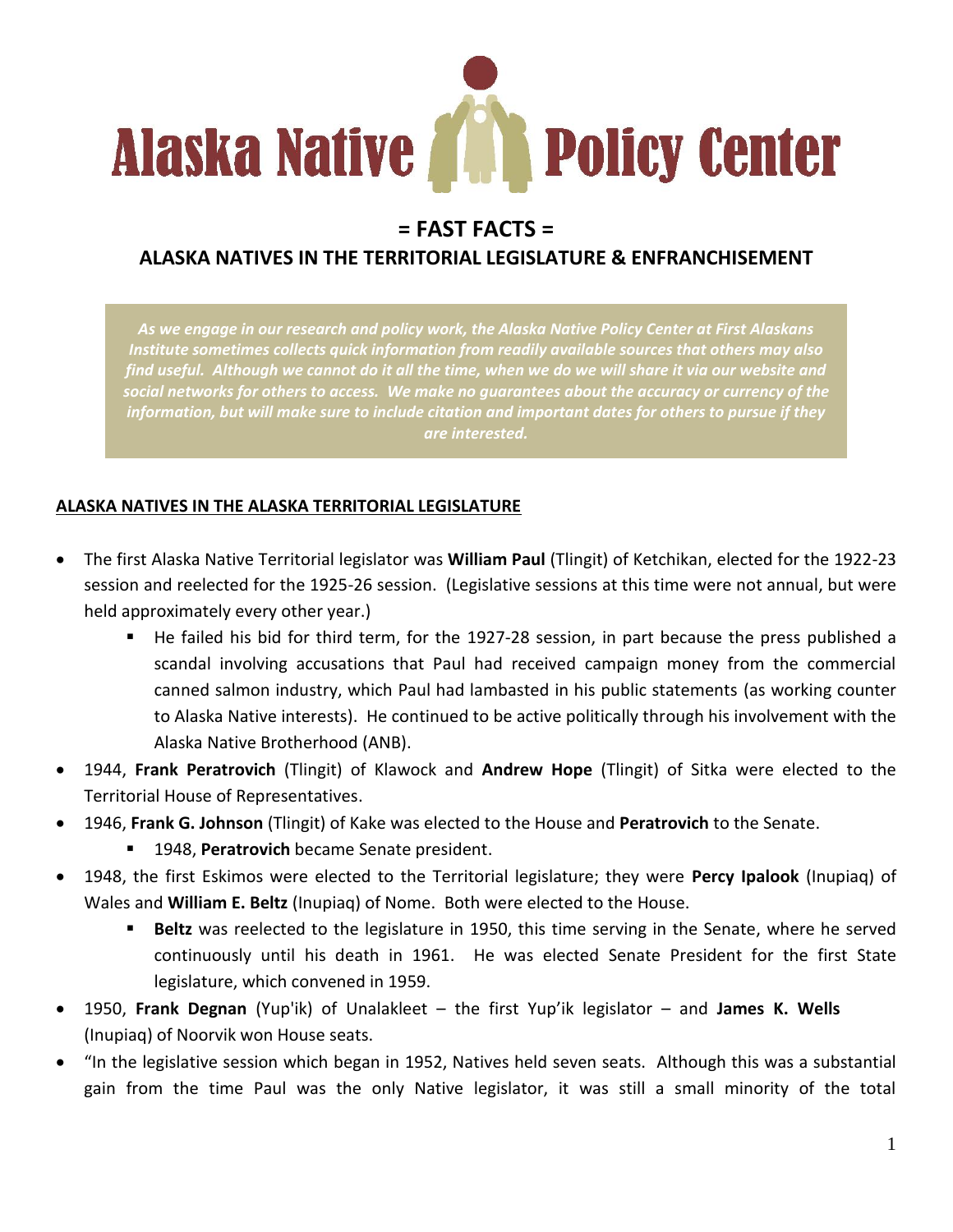### membership." (The chronology above was drawn from: [http://www.alaskool.org/projects/landclaims/landclaims\\_unit3\\_ch13.htm\)](http://www.alaskool.org/projects/landclaims/landclaims_unit3_ch13.htm)

 **NOTE ABOUT THE ABOVE**: In several places it was mentioned that three Alaska Natives served in the Territorial House (elected in 1950) and one served in the Senate (elected in 1948). That sort of brief comment, with no names attached, appears in several places. They may refer to early Tlingit legislators such as Peratrovich, Hope, and Johnson, and appear to list Peratrovich twice, since he served in both the Territorial House and Senate. In these examples we can also see that the exact dates of the various elections is constantly misreported or confused. For example, many sources list Paul's first election as occurring in 1924, while others list the date as 1922. Many of these legislators served multiple terms, which is not reflected in this chronology; and some served on both the Territorial and State legislatures.

#### **ENFRANCHISEMENT**

- 1913, the first act of the Territorial legislature was to enfranchise women, reportedly because increasing the number of voters in the territory would improve any future bid for statehood (see: [http://www.akhistorycourse.org/articles/article.php?artID=171\)](http://www.akhistorycourse.org/articles/article.php?artID=171).
	- The legislature at that time and for many years after was largely composed of miners, mine owners and investors, and others involved in the mining industry (this was, after all, shortly after the Gold Rush boom), and most of the Territorial legislature's early laws concerned mine safety, mine operation, mining inspections, etc.
		- Due to the national Mining Act of 1874, which declared mine claims could only be filed by "citizens or immigrants in good standing," Alaska Natives were categorically denied mine patents. The local mining committees who stood in their way argued that Indians were neither "citizens" (due to their legal status as Indians) nor "immigrants" (since they were born within the nation's boundaries). For many years after the Treaty of Cession in 1867, these mining committees (simply composed of the local cadre of miners) were the only law in town, and were not what you would call overly sympathetic to Native rights or grievances.
- 1915, Alaska Natives were first given the chance to vote through the 1915 Territorial Act, insofar as *if they relinquished all ties to their Indian tribe they could become citizens; and citizens could vote*.
	- Earlier national acts (like the General Allotment Act of 1887, a.k.a., the Dawes Act) had offered an Indian path to citizenship through the severing of tribal ties. The Alaska Territorial Act of 1915 formalized this severing at the local level by providing "a procedure through which a native, by proving his qualifications as a voter, and demonstrating his abandonment of tribal customs and his complete adoption of a civilized way of life, could obtain a certificate of citizenship."
		- Specifically, to become a citizen within the Territory of Alaska, a Native applicant had to submit themselves:

…to a local school to be examined by a majority of the teachers. "Such examination shall broadly cover the general qualifications of the applicant as to an intelligent exercise of the obligations of suffrage, a total abandonment of any tribal customs or relationship, and the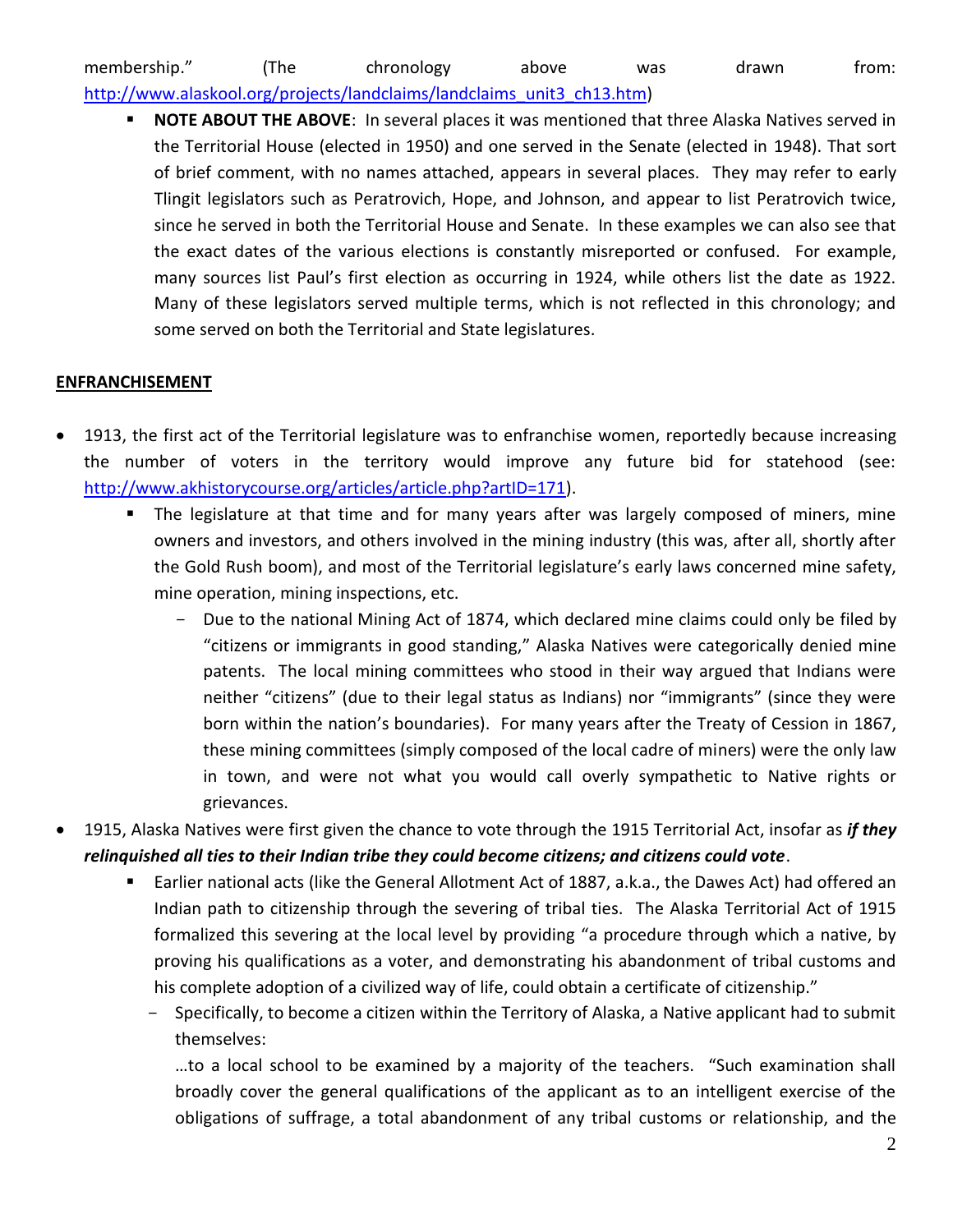facts regarding the applicant's adoption of the habits of a civilized life [i.e., they no longer wore their indigenous clothing, spoke their Native language, attended cultural activities like potlatches, etc.]," the law said. The schools at that time were geared to promote assimilation of Natives into the white culture, so the teachers seemed the best able to make such judgments.

After the teachers approved the application, a Native person had to have at least five white citizens who had been in Alaska at least one year testify that they knew the applicant for at least a year. The witnesses also had to say that the prospective citizen had met the requirements of the law.

Then the certificate, after being endorsed by five citizens, had to be presented to the district court. To achieve citizenship, the Native had to say he was living "separate and apart from any tribe of Indians" and had "adopted the habits of civilized life." <sup>7</sup>

- In essence, the Territorial Act (like the Dawes Act before it) made the categories "Alaska Native" and "US citizen" mutually exclusive. In many cases, during this era Alaska Native people lived a double life, appearing Westernized in public but maintaining their Native heritage "underground" (i.e., secretly eating Native foods, talking their Native language, performing their Native songs and dances, etc.).
- (For more on the above, see:<http://www.akhistorycourse.org/articles/article.php?artID=136> and [http://www.alaskool.org/projects/native\\_gov/documents/anb/anb\\_3.htm#DISCRIMINATION\)](http://www.alaskool.org/projects/native_gov/documents/anb/anb_3.htm#DISCRIMINATION)
- 1922, Alaska Natives won the right to vote through a legal case championed by Tlingit lawyer William Paul, who was elected to the Territorial legislature that same year (although see above regarding election dates). The specifics of the case are as follows: (See: [http://www.alaskool.org/projects/native\\_gov/documents/anb/anb\\_3.htm#DISCRIMINATION\)](http://www.alaskool.org/projects/native_gov/documents/anb/anb_3.htm#DISCRIMINATION)
	- In 1922, a traditional Tlingit gentleman and person of rank among his tribe, Charlie Jones, who had been accustomed to voting regularly, was prevented from voting by – apparently – an anti-Indian activist election official who had Mr. Jones arrested on the grounds that he was "voting 'at a time when and a place where he was not eligible to vote,' a felony" charge.
		- William Paul, along with the ANB (of which he was a member), fought the case which had also drawn in his mother, Mrs. Tamaree, as an accomplice because she had attempted to act as a translator and advocate for Mr. Jones – and in 1922, he won the case, and thereby won the right for all Alaska Natives to vote in Territorial elections.
			- Subsequently (with the mentioned ambiguity over election dates), William Paul was elected to the Territorial legislature based partially on the strength of the collective voting power of an organized Alaska Native bloc (largely organized through the ANB). That bloc remained strong through the early half of the  $20<sup>th</sup>$  century, managing to elect the other Tlingit congressmen mentioned above.
- Two years after Alaska Natives won the right to vote, all American Indians and Alaska Natives who had not yet become citizens were granted citizenship in 1924, and thereby won the right to vote.
	- *These early victories were, however, undermined by the Territorial legislature, which in 1925 enacted a law conditioning the right to vote on the ability to pass an English literacy test*